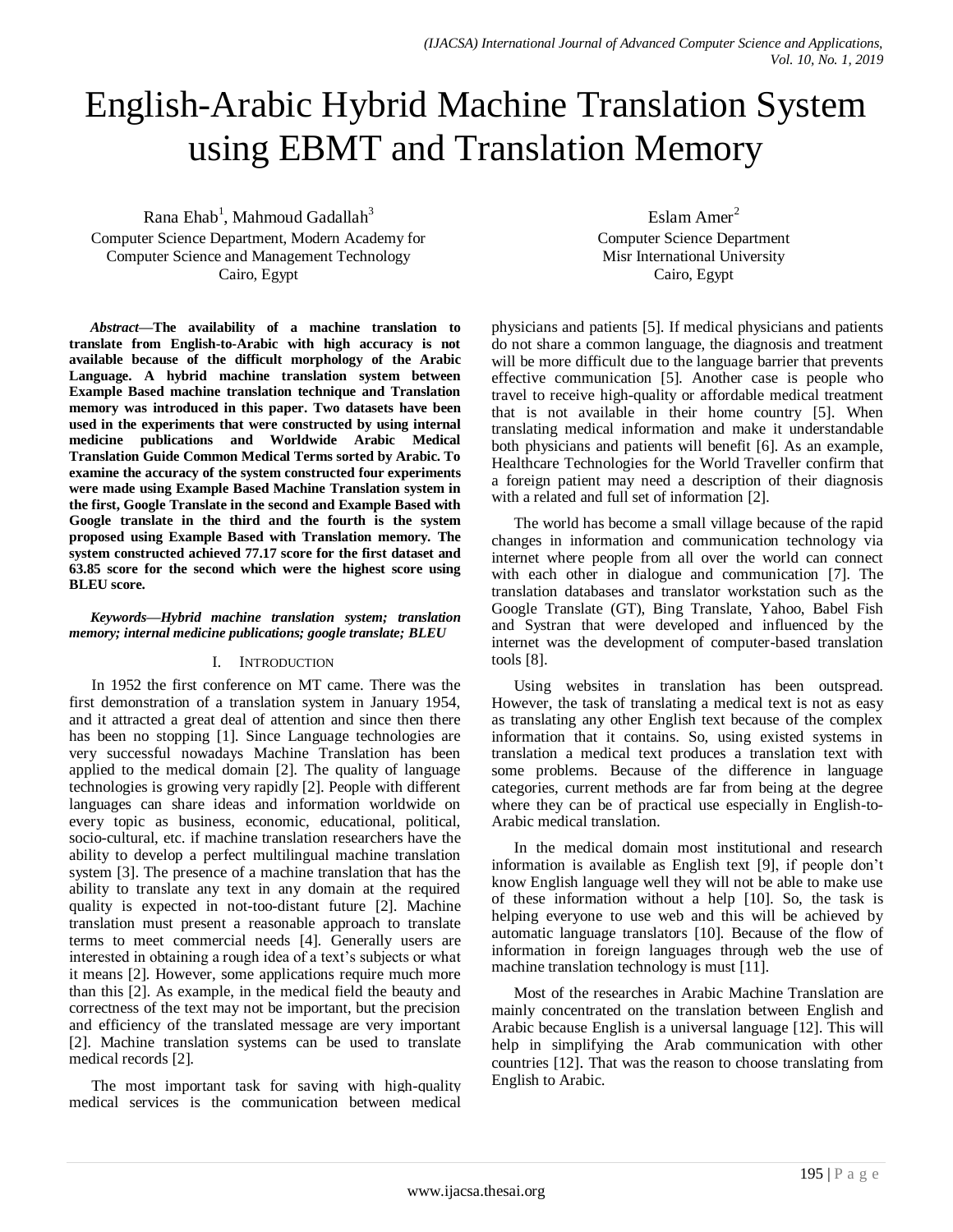The field of Machine Translation research is largely controlled by corpus-based nowadays, or data- driven approach [13]. Although Example Based Machine Translation (EBMT) and Statistical Machine Translation (SMT) are from corpus-based model each of them has their own advantages and disadvantages [14]. Example Based Machine Translation can works well with a limited training and testing datasets other than Statistical Machine Translation that needs a large dataset to result a significant translation [15]. Also when the nature of the training and test are close the Example Based Machine Translation System works well. Also reusing the segment of a test sentence that can be found in the source side of the example-base improves the translation by Example Based Machine Translation Systems. The idea of Example Based Machine Translation is getting translation examples of similar sentences.

Using Example Based Machine translation is often linked with using another technique called "Translation Memory" [15]. Translation memory (TM), is a database that is today widely used Computer-Assisted Translation (CAT) tool prepared for future reuse of already translated texts [16]. The similarity between them is they both reuse the examples from the existing translations. The main difference between them is that Example Based Machine Translation is an automated technique for translation whereas Translation Memory is an interactive tool for the human translator [15].

Beside the technique used to build the translation system the dataset that is used in training and testing of the system is important. Some machine translation systems evaluation was low because of the dataset used. So, when building a machine translation system it is very important to consider the goodness of the dataset that will be used. So, in the experiments in this paper two datasets were used. The first dataset constructed using internal medicine publications from [17]. The second one constructed using internal medicine publications and Worldwide Arabic Medical Translation Guide Common Medical Terms sorted by Arabic which is an English-Arabic medical dictionary that will be described later.

The attempt to use Example based machine technique and Translation memory to translate English medical text to Arabic medical text will be described in this paper. As the constructed datasets were not large the choice to use Example based machine technique that works well with a limited training and testing datasets was the best. Also with the advantages of Translation memory which are consistency, speed and cost-saving [16] that will benefit the resulted translation. Also, from the benefits of using Translation memory: need for consistent use of terminology, data sharing of common resources, re-use of already translated and revised text suggest used of Translation Memory, in its simplest form a database [16].

The rest of the paper is organized as following : the second section describes the recently related works in machine translation in medical domain and non-medical domain, the third section describes the issues that face medical domain, the forth section describes the datasets and the hybrid translation system from English to Arabic that was built, the fifth section describes the experiments to evaluate the system built, the sixth section shows the evaluation of the experiments using BLEU metric and finally the last section shows a brief conclusion of the work.

## II. RELATED WORK

In the medical domain there are many machine translation systems for various languages have been developed using different approaches of machine translation. Also machine translation has been developed to translate English text to Arabic text but not in medical domain.

Dandapat, et al. [15] used Example-based machine translation and Translation Memory to translate medical text from English to Bangle. They translated receptionist dialogues of medical and primarily appointment scheduling. Their first step was to collect their data and then building a Translation Memory automatically from a corpus of patient dialogue using Moses toolkit. They created two Translation Memories the first contains phrase pairs that are aligned and the second one contains the word aligned file [15].

They made five different experiments to show the accuracy of their system. The fourth experiment achieved the highest accuracy which is 57.56 [15] where they used their system with the first and second Translation Memories. However they achieved the highest accuracy, some errors appeared, the first was the wrong of source-target equivalent in both Translation Memory systems [15]. The second in the recombination step that some words are translated separately [15].

Névéol, et al. [18] built a statistical machine translation system to translate systematic reviews from English to French. They used three different datasets. They made five systems. During the evaluation the last system achieved the best accuracy which was (40.00 BLEU) [18] where they used Cochrane translation table and an integrated translation table between EMEA and WMT. Also, Subalalitha, et al. [19] tried to use statistical machine translation to translate from English to Hindi and achieved accuracy (73.43).

Renato, et al. [20] discussed translating clinical term descriptions from Spanish to Brazilian Portuguese. HIBA dictionary was used as a Spanish dictionary. They collected medical terms of Portuguese language using several sources. They made two experiments and evaluated them. For both experiments they used for translation Bing, Google Translate and their system M-SMT. In the first experiment their system achieved the highest score which is (58.9) [20] using BLEU score. In the second experiment their system achieved (86.7) [20]. That shows that their system achieved the highest score.

As showed that the second experiment achieved higher scores in all translation systems. However although they achieved high scores there were some errors as [20]: OOV words are usually translated into English or left in Spanish, a part of the corpus had words with spelling in European Portuguese, Compound medical terms, especially drugs with a hyphen, possibly misaligned in training.

Li, et al. [21] developed a hybrid translation system between Dictionary based machine translation technique and Statistical machine translation technique. They translated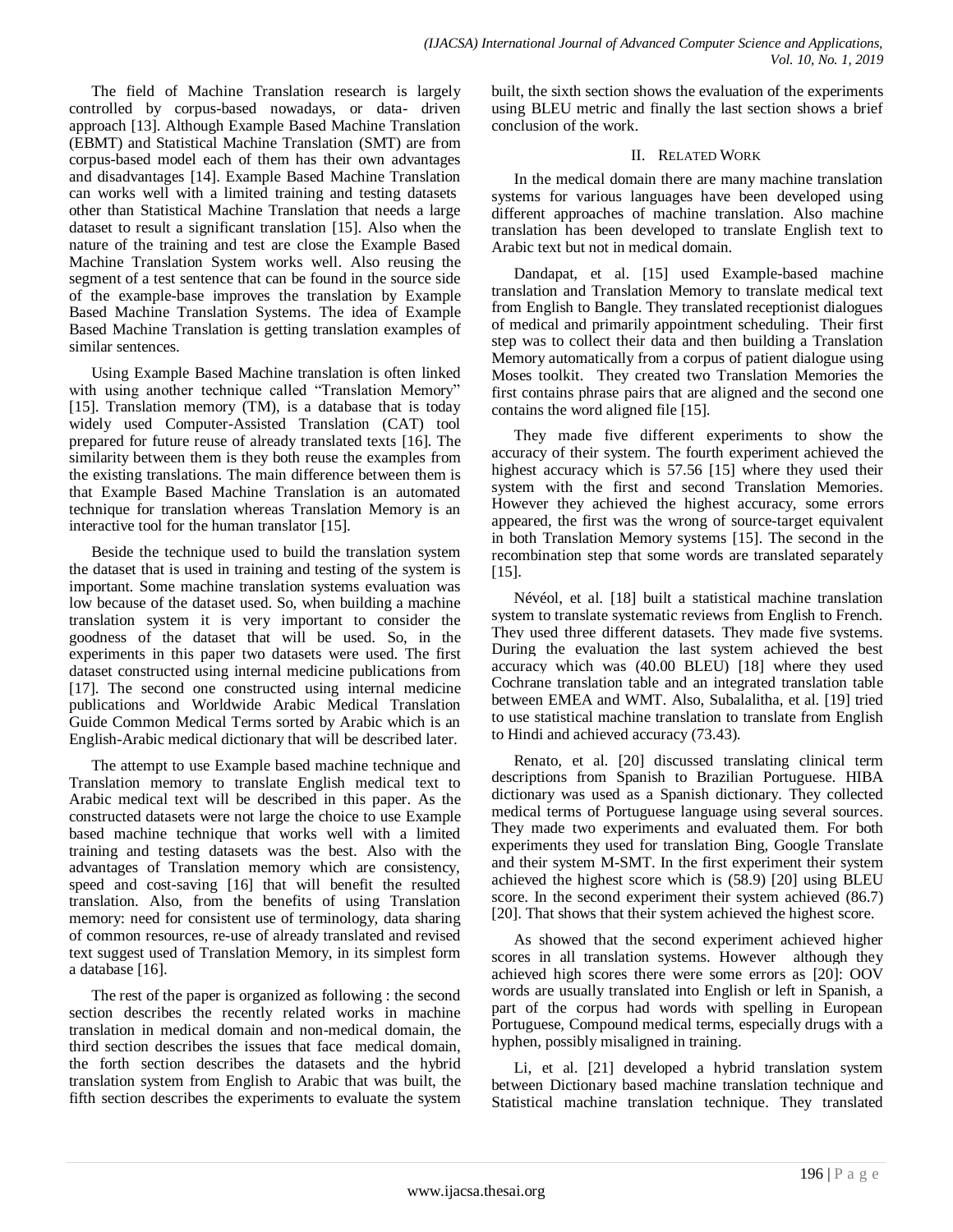query terms in medical domain from English to German and vice versa [21]. Their corpus was a mix from more than one corpus. They made two experiments to evaluate their system. In the first one they used Phrase-based machine translation system and in the second one they used their system [21]. According to their evaluation they achieved better evaluation than the first one. Their system achieved (15.3) for translating from English to German and (24.5) from German to English which was higher than the accuracy of the other system.

Wołk, et al. [22] goal was to translate medical data from English to Polish and vice versa so they developed a SMT system for this purpose. For their dataset they used the European Medical Agency (EMEA) data. To evaluate their system they made 13 experiments. The results showed that translating from Polish to English evaluates better than translating from English to Polish [22] The fifth experiment achieved the highest score among the other experiments that was (76.34) for BLEU score for translation from Polish to English and (73.32) for translating from English to Polish [22]. Also Johanna Johnsi Rani G, et al. [23] used SMT to translate medical reports from English to Tamil. They evaluated their system with the results of Google Translate and they achieved better accuracy.

Wołk, et al. [2] built a machine translation system rely on using neural network. They used European Medicines Agency (EMEA) parallel corpus to derive their corpus. The system translates Polish medical text into English medical text and vice versa [2]. They made three experiments to evaluate their system. Their system achieved (24.32) for translating from Polish-to-English and (17.50) for translating from English-to-Polish [2] that was lower than the other two experiments. Also Artetxe, et al. [24] tried to use neural network to translate from French and German to English but they achieved low accuracy.

Amer, et al. [25] built a query translation system which is Wiki transpose for cross-lingual information retrieval (CLIR) that relied on Wikipedia as a source for translations. They used the system to check how reliable Wikipedia is to get corresponding translation coverage of English to Portuguese and also Portuguese to English queries [25]. For their evaluation they made two experiments. They used English Open Access, Collaborative Consumer Health Vocabulary Initiative dataset in the first experiment [25]. They used a collection of Portuguese medical terms that were rated by medical experts as medical terms in the second experiment. A coverage ratio in Wikipedia about 81% and about 80% [25] in single English and Portuguese terms respectively was reached.

Rana Ehab, et al. [17] built a machine translation system using Example based machine translation technique to translate English medical sentences to Arabic medical sentences. They constructed their parallel corpus using the internal medicine publications for internal diseases only [17]. The matching stage was used from Example based technique to find the closest example from the parallel corpus as the example based for the system. The second experiment made using Google translate and the same data were translated to examine the accuracy of their system but Google translate achieved higher score than their system. Google translate achieved (53.56) for BLEU score and their system achieved (48.86) [17].

Shaalan, et al. [12] built a translation system to translate English noun phrase into Arabic. They used Transfer machine translation approach as their system [12]. They evaluated their system by using 50 titles from the computer science domain as training dataset for their system and for testing they used other 66 new real thesis titles from the computer science domain. Their evaluation showed that the system translated 47 noun phrases correctly and the remaining 109 noun phrases have problems [12].

Shaalan, et al. [26] built a translation system using Rulebased transfer machine translation technique to translate expert systems in the agriculture domain from English to Arabic and vice versa. This translation process includes translating knowledge base, in particular, prompts, responses, explanation text, and advices. Those expert systems are built in  $CLAES^1$  [26].

They used for their system a set of real parallel 100 phrases and sentences from both English and Arabic versions of agricultural expert systems at CLAES that were used as a gold standard reference test data [26]. They made the evaluation through two experiments. The second experiment achieved higher accuracy than the first which is 0.6427 for English to Arabic direction and 0.8122 for Arabic to English direction [26]. Also Kouremenos, et al. [27] used also Rulebased technique to translate Greek to Greek Sign language.

Al-Taani, et al. [28] translated well-structured English sentences into well-structured Arabic sentences using rule based approach. They used 184 English proverbs from Al-Mawrid, English- Arabic dictionary [28]. Also they used 125 well structures English sentences from many text books. During the evaluation 57,3% of the first dataset translated correctly and 84.6 of the second dataset translated correctly [28]. These results were not as they supposed because of many reasons. From these reasons that proverbs have no specific structure, also proverbs are much related to the culture of some nations [28]. Also Mouiad Alawneh, et al. [3] translated well-structured English sentences into well-structured Arabic sentences but using Grammar parser and example based machine translation technique.

As shown in the previous approaches of machine translation in medical domain most of them used Statistical machine translation technique and Example based machine translation technique. There was also an attempt to use neural network in translation but in comparison with SMT the second achieved higher score. Also an approach [15] used Translation memory with Example based technique and achieved higher scores than using Example based technique with SMT. For this reason the proposed system is to build a system using Example based machine translation and Translation memory. Also as shown that most of English to Arabic machine translation systems in non-medical domain used Rule based machine translation approach as they need to analyze the English text in terms of morphology, syntax and semantic

l <sup>1</sup> Stands for Central Laboratory of Agricultural Expert Systems (CLAES), Agricultural Research Centre (ARC), Egypt, http://www.claes.sci.eg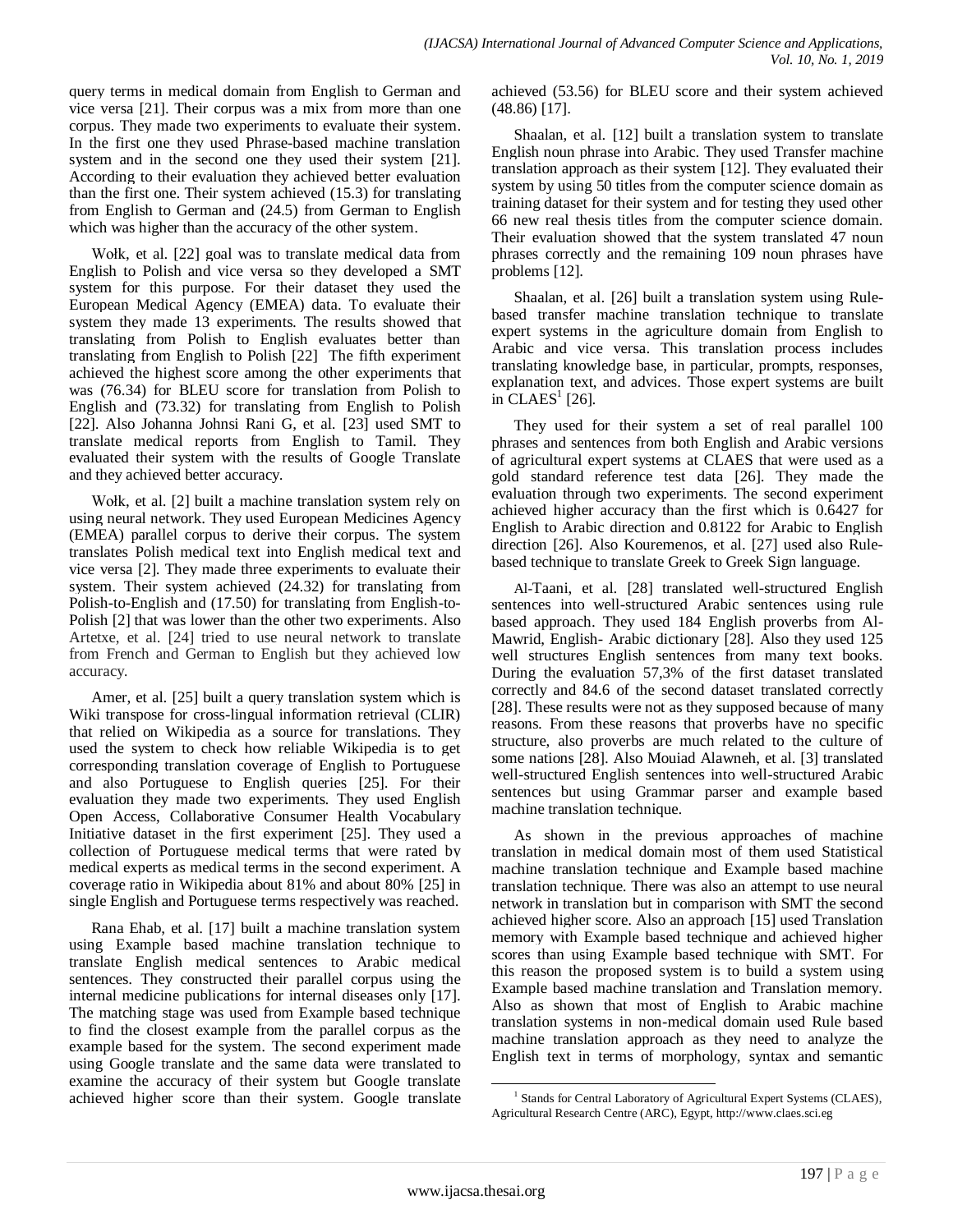which is not important for English text in medical domain. The strengths of rationalism method and empiricist method are merged through using Hybrid machine translation [29].

#### III. ISSUES WITH MEDICAL DOMAIN

In [17] to construct an efficient Machine Translation system for a Medical Domain there are two main issues which are: parallel corpus collection, size and type of corpus. Beside them there is a third issue which is building a Translation Memory [15]. The medical terms are different from any other English terms. For that building an efficient medical corpus is not an easy task. To evaluate the system two datasets were used. The first one is [17] where they used internal medicine publications to build it. The second dataset constructed using internal medicine publications and Worldwide Arabic Medical Translation Guide Common Medical Terms sorted by Arabic which is an English-Arabic medical dictionary to build English-Arabic parallel corpus. The first corpus consists of 259 medical sentences; for each sentence there are 8 words on average [17]. The second corpus consists of 509 medical sentences.

The proposed system uses Example-Based Machine Translation which is a data-driven machine translation technique [15, 17] that needs a machine readable parallel corpus. So when building such a system how many examples needed musy be known? In a comparison with such systems the first corpus is very small but the second corpus is larger than other corpuses as in Tabel 1. The first corpus is small because it is built from only the medical data of internal diseases but the second corpus includes more diseases besides using Worldwide Arabic Medical Translation Guide Common Medical Terms sorted by Arabic. As seen in Table 1. many systems have been constructed using a small corpus.

As there is no access to an existed Translation Memory building a Translation Memory automatically for the proposed system using <sup>2</sup> Moses toolkit was considered. A Translation memory was created based on word aligned file created using Moses word alignment (Giza++) [15]. Because each source word has multiple target equivalents all the multiple equivalent words in sorted order were kept. This Translation memory will help in the second stage of the system which is finding the alignment between the result from the database and its translation.

| <b>System</b> | <b>Language Pair</b>         | <b>Size</b> |
|---------------|------------------------------|-------------|
| TTL.          | $English$ - $Turkish$        | 488         |
| <b>TDMT</b>   | English->Japanese            | 350         |
| <b>EDGAR</b>  | German-> English             | 303         |
| ReVerb        | English-> German             | 214         |
| ReVerb        | Irish $\ge$ English          | 120         |
| METLA-1       | English $\rightarrow$ French | 29          |
| <b>METLA</b>  | English $\rightarrow$ Urdu   |             |

#### TABLE I. SOURCE OF MEDICAL TERMS OF PORTUGUESE LANGUAGE

#### IV. OUR APPROACH

#### *A. Data Preparation*

In each domain words have different meanings so, their translation has to fit in the excepted representation in the domain. Therefore to ensure that they are treated consistently throughout the technical text, it is important to identify them correctly [30].

In the previous section, as mentioned two datasets were used. The first one was constructed by [17] where they built it from the indications and side effects from the internal medicine publications in both languages English and Arabic for internal diseases only.

The second dataset were constructed from indications and side effects from the internal medicine publications for multiple diseases and Worldwide Arabic Medical Translation Guide Common Medical Terms sorted by Arabic .After that, some processing on English data were made as tokenization, a lower casing, and final cleaning. Pre-processing Arabic sentences could change the meaning of the sentence due to the morphology of the language and the meaning of the sentence is very sensitive in the medical domain .So, no pre-processing for the Arabic will be done.

### *B. Translation System*

In the example based translation, a system is defined which contains a set of source language sentences and corresponding target language sentences. During the run time, example based translation use bilingual corpus as its database. This database is stored in the translation memory. In translation memory, the user translates text these translations are added to a database, and when the same sentence occurs again during the translation, the previous translation is inserted in to the translated document. The advantage of the example based translation the translation memory saves the user effort of re translating the sentence and this saves the processor time and also the user time. EBMT can help to overcome some of the weaknesses of the other approaches [31].

With the advantages of the Example Based Machine Translation approach and the Translation Memory a hybrid system that uses both of them to translate English medical sentence to Arabic medical sentence was developed. Arabic language was chosen as destination language because there is many possible ways to express the same sentence in Arabic that provides a significant challenge to MT [3]. The accents of modern Arabic are well-known as having agreement asymmetries that are sensitive to word order effects. As all Example Based Machine Translation system the proposed approach is from three stages which are: Matching, Adaption and Recombination [15].

*1) The proposed hybrid machine translation system:* The hybrid machine translation system in Fig. 1 is used to translate medical sentences from English to Arabic using Example Based machine translation and Translation memory.

User initially inserts the input English sentence, the sentence then goes to some pre-processing steps: tokenization, lower casing and stop word removing, then the sentence sent

l  $2$  Moses (http://www.statmt.org/moses/) is a SMT system that automatically trains a translation model for any language pair.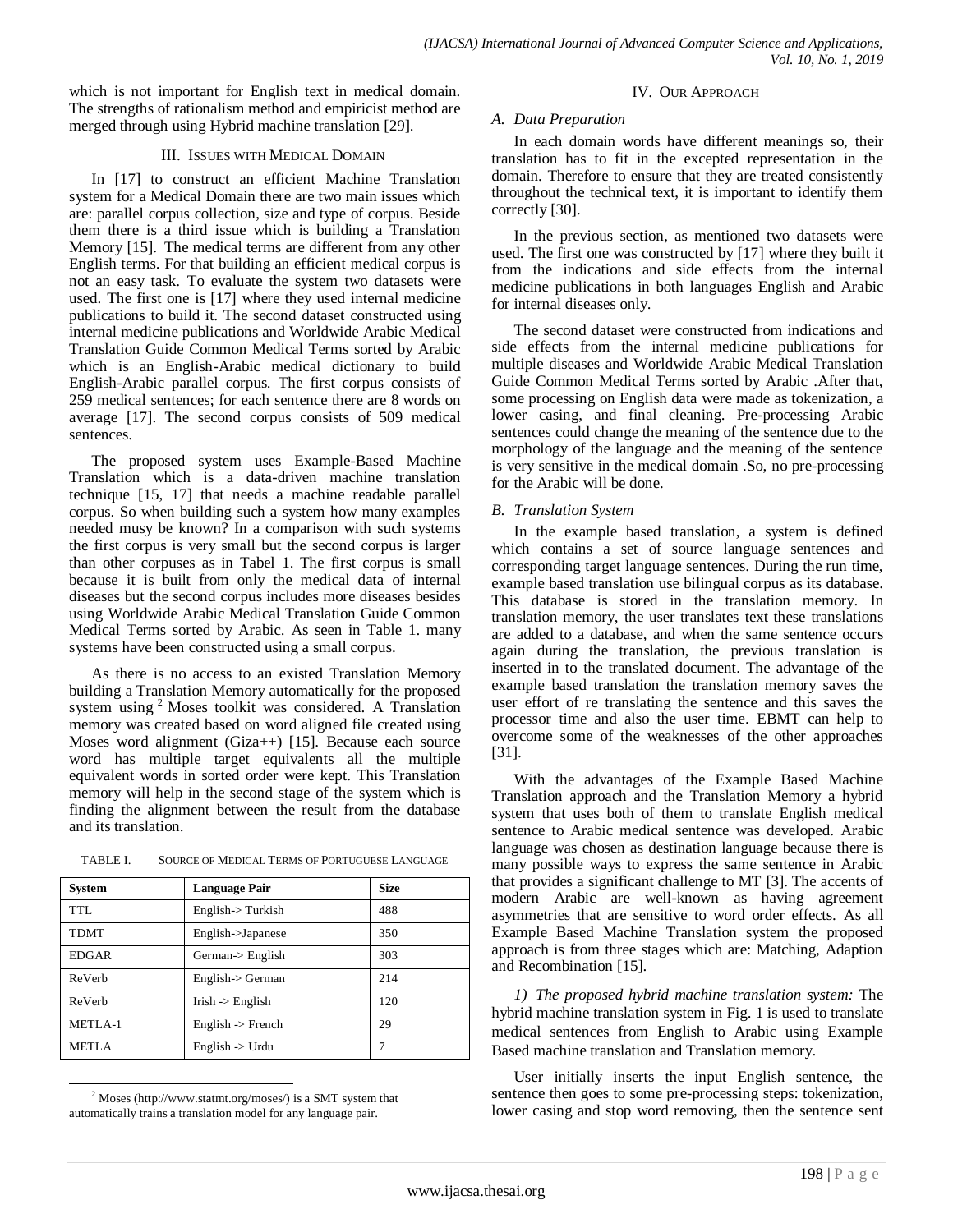to Example based which is the parallel corpus to find the closest example by computing edit distance between the input sentence and each example and this will be discussed later. The example that gets the highest score will be the closest example. Then using the parallel corpus the translation of the closest example will be gotten.

Then the alignment between the input sentence and the example will be found to find the unmatched portions, this done while computing the edit distance. Also the alignment between the example and its translation example will be found to find the unmatched portions by using the Translation memory and this will be described in section 4.2.3. Then the unmatched portions of the input sentence will be replaced with the unmatched portions of the translated sentence and add or substitute from the translated sentence and this will be discussed later.

Finally the un-translated segments that were replaced will be translated and added to the translated sentence using the translation memory and then the final translated sentence was get.

*2) Matching stage*: In this stage the task is to find the source closest examples from the database that closely matches the input sentence and that is done by using wordbased edit distance metric (1) (Levenshtein, 1965; Wagner and Fischer, 1974) [16].

$$
\text{Score (Si, Se)} = 1 - \frac{\text{ED (Si, Se)}}{\max (\text{[Si], [Se]})}
$$
 (1)

Where Si denotes the input sentence and Se denotes the example from the database sentence. So, |*Si*| and |Se| denotes the length of an input sentence and example sentence extracted from database and ED(*Si,Se*) refers to the word based edit distance between *Si* and *Se*.

Based on the above scoring technique the following examples from the database in (2) for the input sentences in (1) were gotten.

(1) a- impaired function of the liver

b- arthrosis

c- nasal congestion

(2) a- impaired function of the kidneys

b- arthritis

c- lung congestion

Then the associated translation St in (3) was gotten for the sentences in (2) from the database. This translation will be used in the following subsections to get new translation texts.

خلل لوظائف الكلى-a) 3( التهاب -b احتقان الرئة -c

*3) Adaption stage*: In this stage the unsuitable fragments from the resulted translation from the previous stage were extracted. For this purpose the three sentences that have gotten from the previous stage will be aligned, which were: input sentence Si, the closest example of the source Se and its translation St.



Fig. 1. Hybrid Machine Translation System.

Aligning the input sentence Si and the closest example Se is done while computing the edit distance in equation (1). This is shown in example  $(4)$   $(4a1)$  with  $(4a2)$  are aligned, in  $(5)$  $(5a1)$  with  $(5a2)$  are aligned and in  $(6)$   $(6a1)$  with  $(6a2)$  are aligned. Then the closest example Se with its translation St will be aligned by using the Translation memory that was built and as shown (4a2) with (4a3) are aligned, (5a2) aligned with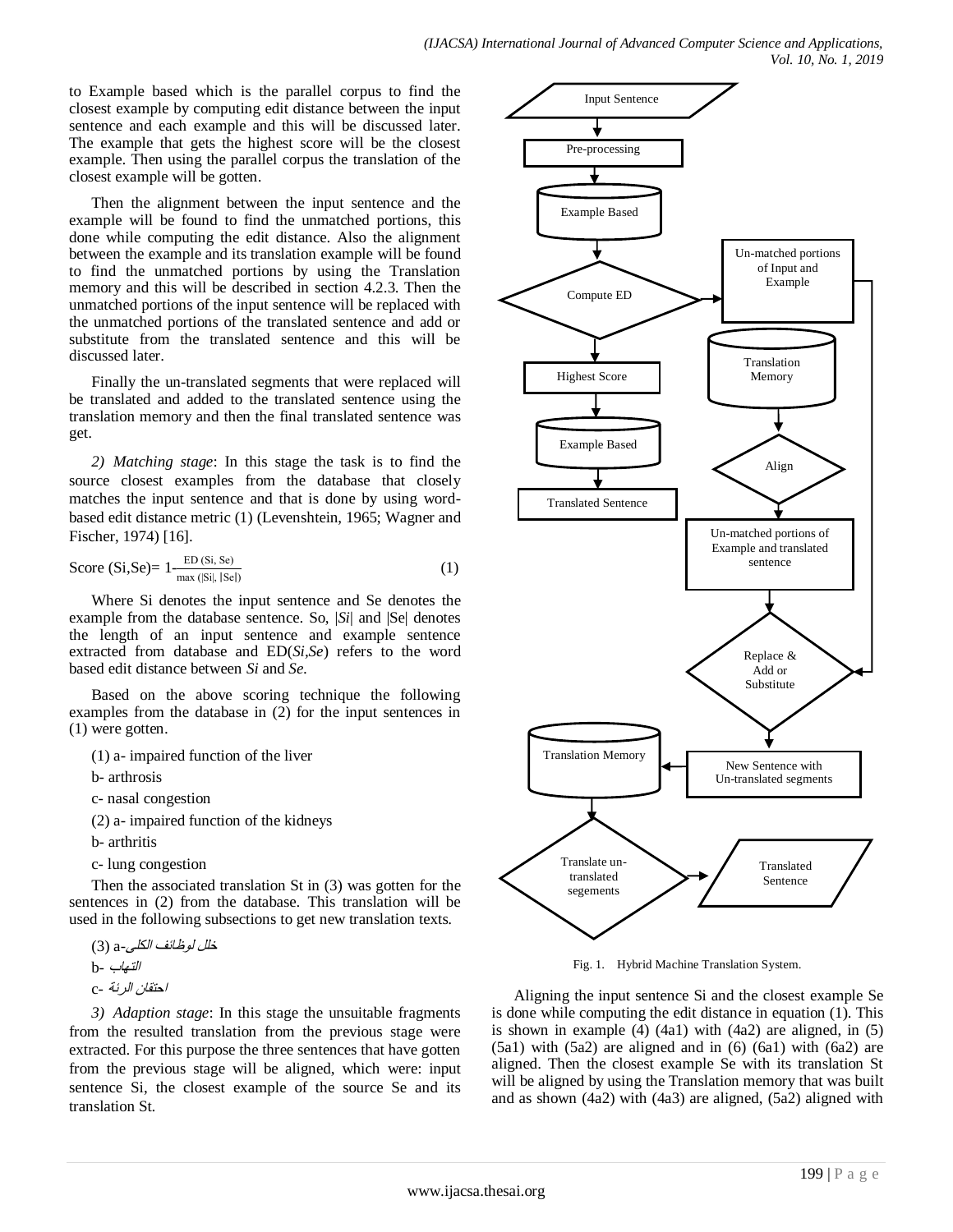(5a3) and (6a2) aligned with (6a3). In the next stage the unmatched fragments will be replaced and the matched fragments will keep unchanged.

- (4) a-1- impaired function of the [1:liver ]
	- <sup>2</sup> impaired function of the [1: kidneys]

خلل لوظائف [الكلى 1:] <sup>3</sup>-

- (5) a- 1- [1:arthrosis]
	- 2- [1:arthritis]
	- 3 [1: إ $||$  $||$
- $(6) b -1 [1: nasal] congestion$

2- [1:lung ] congestion

احتقان[الرئة 1:] 3-

Recombination stage: After extracting the unsuitable fragments in the previous stage the next purpose is to adjust the resulted translation. This is done by adding or substituting the fragments from the input sentence (Si) with the translation equivalent sentence (St) [16]. From example (4) {  $\mathcal{N}$  | need to be replaced from (4a3) with {liver} from (4a1), from example (5) {  $\forall i$  need to be replaced from (5a3) with { arthrosis } from (5a1) and from example (6) {  $\forall$  //} need to be replaced from  $(6a3)$  with { nasal} from  $(6a1)$ . And the results will be the sentence in  $(7)$ ,  $(8)$  and  $(9)$ .

خل*ل لوظائف l*iver) (7)

(8) arthrosis

احتقان nasal) 9(

During the aligning the alignment might not only one to one align. If the input sentence (Si) has extra segments that have no align to translation equivalent sentence (St) this segments are added to the final resulted sentence but if there is extra segments in the translation equivalent sentence (St) they will be deleted from the final resulted sentence. After this step the task is to translate the un-translated segments using two methods. The first method is to use the translation memory to get the translation of the un-translated segments. The second method is to use Google translate as a statistical machine translation to get the translation of the un-translated segments. The final result of the translation using Translation memory showed in (10), (11) and (12).

- خلل لوظائف الكبد (10)
- تيبس (11)
- احتقان الأنف (12)

#### V. RESULTS AND DISCUSSION

As said before two datasets were used in the experiments for each dataset four experiments were made to measure the accuracy of the proposed system using bilingual evaluation understudy (BLEU) matrix. The datasets were divided to one word sentences, two word sentences and multiple word sentences and for each the experiments were made. In the first experiment Google translate was used as it is a statistical machine translation [32] that is widely known with its robustness, good performance, and the fact that it does not require manually crafted rules [33] to translate the input sentences. In the second experiment EBMT was used from it matching stage only was used and the closet translation was gotten and takes it as the translation for the input sentence. In the third experiment the translation memory was used in recombination stage to translate the unmatched portions. In the fourth experiment Google Translate was used in recombination stage to translate the unmatched portions. BLEU score was used to automatically evaluate the proposed system. BLEU score captures the fluency of the translation.

The following tables (Table 2 and Table 3) where the four experiments were made for the whole dataset shows the accuracy over the two datasets and as shown when using the proposed system that uses both Example Based Machine Translation and Translation Memory the results where the best over the other techniques.

Results in Table 4 and Fig. 2 also in Table 5 and Fig. 3 show that over one word translation, two words translation and multi-words translation the proposed approach achieved the highest score over the four experiments and using Google translate to translate the un-matched portions shows a very bad score. Also as shown when the input sentence is from multi-words the score increased.

As shown in Table 6 most of machine translation systems in medical domain used Statistical machine translation technique that will cause little accuracy with the dataset used because of the Arabic morphology and the size of the corpus. Their datasets were from systematic, clinical descriptions, queries where they are from hospitals data but the core of the used dataset were from internal medicine publications that are used daily by patients and may contain complex data that need translation.

TABLE II. SYSTEMS ACCURACIES FOR THE FIRST DATASET

| System                          | <b>BLEU</b> |
|---------------------------------|-------------|
| Google Translate                | 53.56       |
| <b>EBMT</b>                     | 48.86       |
| <b>EBMT+</b> Translation Memory | 77.17       |
| EBMT+ Google                    | 73.07       |

TABLE III. SYSTEMS ACCURACIES FOR THE SECOND DATASET

| <b>System</b>                   | <b>BLEU</b> |
|---------------------------------|-------------|
| Google Translate                | 51.06       |
| <b>EBMT</b>                     | 50.82       |
| <b>EBMT+ Translation Memory</b> | 63.85       |
| EBMT+ Google                    | 61.43       |

TABLE IV. SYSTEMS ACCURACIES FOR THE FIRST DATASET FOR DIFFERENT INOUTE SIZE

| <b>System</b><br><b>Accuracy</b> | Google<br><b>Translate</b> | <b>EBMT</b> | $EBMT+$<br><b>Translation</b><br>Memory | <b>EBMT</b><br>$^{+}$<br>Google |
|----------------------------------|----------------------------|-------------|-----------------------------------------|---------------------------------|
| 1 word<br>translation            | 51.42                      | 41.52       | 66.02                                   | 48.41                           |
| 2 words<br>translation           | 51.32                      | 47.36       | 59.21                                   | 19.89                           |
| Multi words<br>translation       | 54.23                      | 52.99       | 80.93                                   | 74.47                           |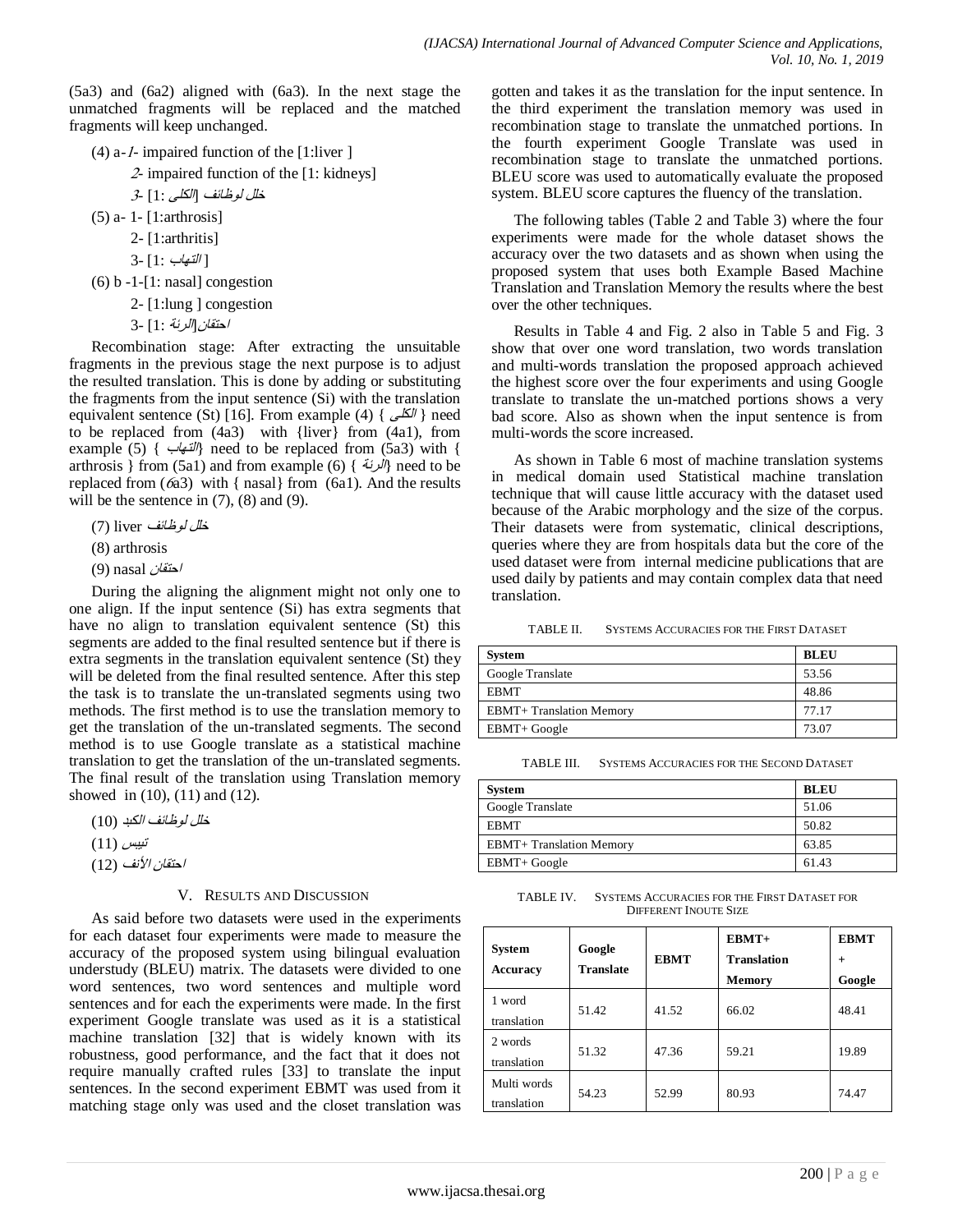

Different Input Size in the First Dataset.

TABLE V. SYSTEMS ACCURACIES FOR THE SECOND DATASET FOR DIFFERENT INOUTE SIZE

| <b>System</b><br>Accuracy  | Google<br><b>Translate</b> | <b>EBMT</b> | $EBMT+$<br><b>Translation</b><br><b>Memory</b> | <b>EBMT</b><br>$+$<br>Google |
|----------------------------|----------------------------|-------------|------------------------------------------------|------------------------------|
| 1 word<br>translation      | 35.33                      | 50.82       | 30.20                                          | 14.31                        |
| 2 words<br>translation     | 44.71                      | 50.70       | 28.46                                          | 16.79                        |
| Multi words<br>translation | 54.09                      | 52.99       | 72.49                                          | 53.56                        |

| Reference number | <b>Technique</b>                                                                                   | Dataset type                                                                                                                        | The proposed system                                                                                                                       |  |
|------------------|----------------------------------------------------------------------------------------------------|-------------------------------------------------------------------------------------------------------------------------------------|-------------------------------------------------------------------------------------------------------------------------------------------|--|
| 18               | statistical machine translation system                                                             | 609 systematic reviews from English<br>to French                                                                                    |                                                                                                                                           |  |
| 19               | statistical machine translation system                                                             | English to Hindi                                                                                                                    |                                                                                                                                           |  |
| 20               | statistical machine translation system                                                             | clinical term descriptions from<br>Spanish to Brazilian Portuguese                                                                  | <b>EBMT+</b> Translation memory                                                                                                           |  |
| 21               | Dictionary based machine translation<br>technique and Statistical machine<br>translation technique | query terms in medical domain from<br>English to German and vice versa                                                              | (translation system)<br>And the dataset used is using internal<br>medicine publications and Worldwide<br>Arabic Medical Translation Guide |  |
| 22               | statistical machine translation system                                                             | medical data from English to Polish<br>and vice versa                                                                               | Common Medical Terms sorted by<br>Arabic which is an English-Arabic                                                                       |  |
| 23               | statistical machine translation system                                                             | medical reports from English to<br>Tamil                                                                                            | medical dictionary<br>Translating from English to Arabic                                                                                  |  |
| 2                | Neural networks                                                                                    | medical data from English to Polish<br>and vice versa                                                                               |                                                                                                                                           |  |
| 24               | Neural networks                                                                                    | French and German to English                                                                                                        |                                                                                                                                           |  |
| 17               | Example based machine translation<br>technique matching stage                                      | the internal medicine publications for<br>internal diseases                                                                         |                                                                                                                                           |  |
| 12               | <b>Transfer Approach</b>                                                                           | 50 titles from the computer science<br>domain for training<br>66 real thesis titles from the computer<br>science domain for testing |                                                                                                                                           |  |
| 26               | Rule-based transfer machine<br>translation technique                                               | 100 phrases and sentences from both<br>English and Arabic versions of<br>agricultural expert systems at CLAES                       | Dataset is Medical Text.<br>Using Eaxmple Based technique with<br><b>Translation Memory</b>                                               |  |
| 27               | Rule-based                                                                                         | translate Greek to Greek Sign<br>language.                                                                                          |                                                                                                                                           |  |
| 28               | rule based approach.                                                                               | well-structured English sentences into<br>well-structured Arabic sentences                                                          |                                                                                                                                           |  |
| 3                | Grammar parser and example based<br>machine translation technique                                  | well-structured English sentences into<br>well-structured Arabic sentences                                                          |                                                                                                                                           |  |

TABLE VI. COMPARISON WITH OTHER SYSTEMS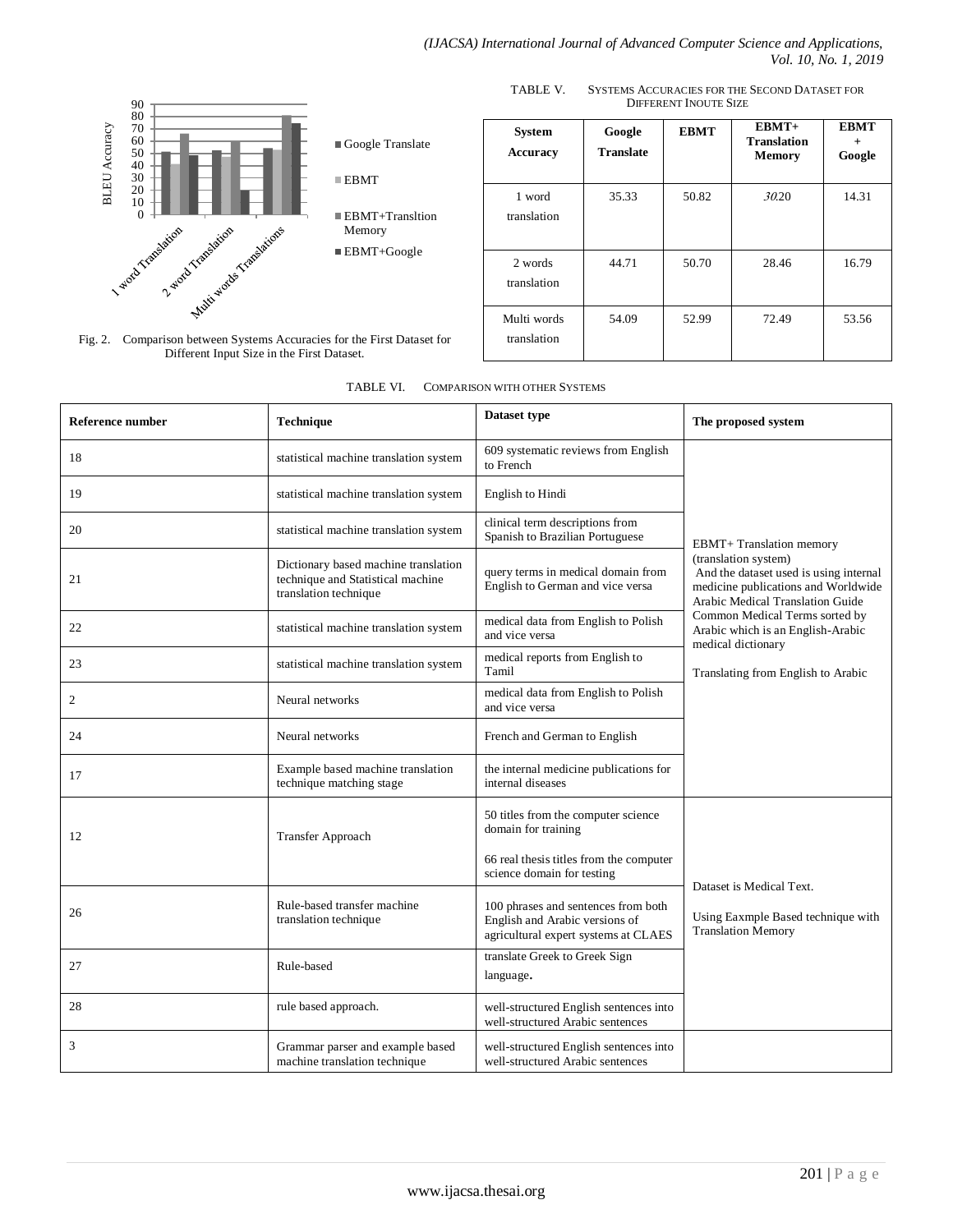

Fig. 3. Comparison between Systems Accuracies for the Second Dataset for Different Input Size in the First Dataset.

Also as shown that when translation from English to Arabic but not in medical domain mot of them used Rule based technique where they analyze the English data in terms of morphology, syntactic and semantic which is not necessary in medical domain.

#### VI. CONCLUSION AND FUTURE WORK

A hybrid machine translation system using Example based machine translation technique and Translation memory was introduced in this paper to translate English medical terms to Arabic medical terms in comparison with using Google translate only to translate, Example based machine translation system using matching stage only and finally with a hybrid system using Example based machine translation technique and Google Translate.

The system that used Example based machine translation technique with a Translation memory achieved the highest score in comparison with the other three experiments and this because Translation memory that was used stores the translation of each medical term then when using it to translate the unmatched portions of the input sentence (Si) that were added to the translated text (St) of the closest sentence (Se) from the database in the recombination stage translation of the unmatched portions to the right Arabic medical term will be ensured. For the first dataset the proposed system achieved 77.17 % and for the second dataset 63.85%. Google translate translates some of medical terms according to its English meaning not according to its medical meaning. Also the result from matching stage produces sentences with unmatched words between the input sentence and the closest sentence from the database. Using Google translate also with Example based machine translation translates the some of the unmatched portions according to its English meaning not its medical meaning.

However, using one word translation, two words translation and multi-words translation datasets achieved high score for our system but the multi-words translation dataset achieved the highest accuracy which is 80.93 % for the first dataset and 72.49% for the second dataset. The reason for that is because the training dataset contains multi-words sentences more the one word sentences and also more than two words sentences.

Adjusting the final result according to the morphology of the Arabic language could make the resulted translation more accurate.

#### **REFERENCES**

- [1] Kalyani, Aditi, and Priti S. Sajja., "A review of machine translation systems in India and different translation evaluation methodologies", International Journal of Computer Applications 121, no. 23 ,2015.
- [2] Wołk, K. and Marasek, K., "Neural-based machine translation for medical text domain. based on european medicines agency leaflet texts", Procedia Computer Science, 64, pp.2-9, 2015.
- [3] Alawneh, Mouiad, Nazlia Omar, T. Sembok, H. Almuhtaseb, and C. Mellish., *"*Machine translation from English to Arabic", In International Conference on Biomedical Engineering and Technology, 2011.
- [4] Arcan, Mihael., "Machine translation of domain-specific expressions within ontologies and documents", PhD diss., 2017.
- [5] Neubig, Graham, et al., "Towards high-reliability speech translation in the medical domain", The First Workshop on Natural Language Processing for Medical and Healthcare Fields. 2013.
- [6] Dušek O., Hajič J., Hlaváčová J., Novák M., Pecina P., Rosa R., Tamchyna A., Urešová Z., Zeman D., "Machine translation of medical texts in the khresmoi project"*,* In: Ninth Workshop on Statistical Machine Translation, Baltimore, MD, USA Association for Computational Linguistics, p.221-228, 2014 .
- [7] Alsohybe, Nabeel T., Neama Abdulaziz Dahan, and Fadl Mutaher Ba-Alwi, "Machine-translation history and evolution: survey for Arabic-English translations", *arXiv preprint arXiv:1709.04685* ,2017.
- Sciarra, A.M.P., Batigália, F. and Oliveira, M.A.B.D., "Technological devices improving system of translating languages: what about their usefulness on the applicability in medicine and health sciences?", Brazilian journal of cardiovascular surgery, 30(6), pp.664-667, 2015.
- [9] Yepes, Antonio Jimeno, Elise Prieur-Gaston, and Aurélie Névéol, "Combining MEDLINE and publisher data to create parallel corpora for the automatic translation of biomedical text", BMC bioinformatics 1, no. 1: 146, , 2013.
- [10] Kaur, H. and Laxmi, V., "A survey of machine translation approaches", International Journal of Science, Engineering and Technology Research, 2(3), pp.pp-716, 2013.
- [11] Kamran, Amir., "Hybrid Machine Translation", 2013.
- [12] Shaalan, Khaled, Ahmed Rafea, Azza Abdel Moneim, and Hoda Baraka, "Machine translation of English noun phrases into Arabic.", *International Journal of Computer Processing of Oriental Languages* 17, no. 02, pp: 121-134, 2004.
- [13] Gupta, Somya. "A survey of data driven machine Translation." Diss, Indian Institute of ,2010.
- [14] Costa-Jussa, M.R., Farrús, M., Mariño, J.B. and Fonollosa, J.A., "Study and comparison of rule-based and statistical Catalan-Spanish machine translation systems", Computing and informatics, 31(2), pp.245-270, 2012.
- [15] Dandapat, S., Morrissey, S., Kumar Naskar, S. and Somers, H., "Statistically motivated example-based machine translation using translation memory", 2010.
- [16] Seljan, Sanja, and Damir Pavuna. "Translation memory database in the translation process." In Proceedings of the 17th International Conference on Information and Intelligent Systems IIS 2006, pp. 327-332. Croatia, Varaždin: FOI, 2006a, 2006.
- [17] Rana Ehab, Eslam Amer, Mahmud Gadallah, "Example-based machine translation: matching stage using internal medicine publications", 7th International Conference on Software and Information Engineering ICSIE, pp. 131-135, 2018.
- [18] Névéol, A., Zweigenbaum, P., Max, A., Yvon, F., Ivanishcheva, Y. and Ravaud, P., "Statistical machine translation of systematic reviews into French, training", 15(526), ,p.366K , 2013.
- [19] Subalalitha, Aarthi Venkataraman, Basim Shahid Baqui, "Statistical machine translation from English to Hindi", International Journal of Pure and Applied Mathematics, vol 118, no. 20, pp. 1649-1655, 2018.